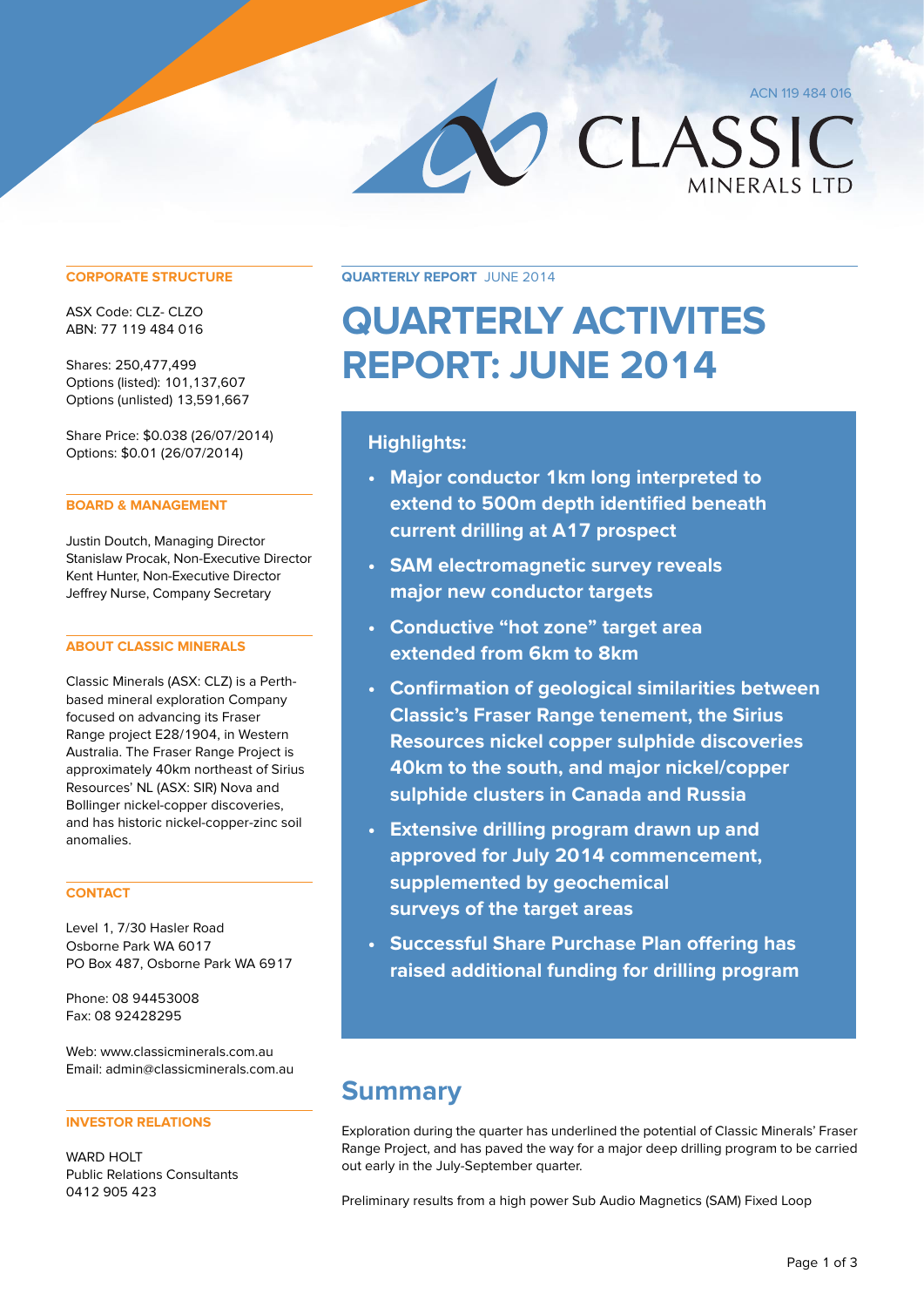## **Quarterly Report** June 2014

Electromagnetic (FLEM) survey identified a major conductor 1km long interpreted to extend from 40m to at least 500m deep below the depth of existing drilling at prospect A17. In addition three other new conductors have been identified at depth within the already target rich conductive "hot zone" which has extended to over 8km in strike length.

CLZ Managing Director, Justin Doutch, said the SAM FLEM survey had built on the company's earlier VTEM survey by providing encouraging information at depths considerably greater than the VTEM survey.

"We can now confidently commit funds to a substantial deep drilling program which we will commence early in the July-September quarter," he said.

"From the outset we have backed the judgment of our geological team in opting to secure and explore land to the north of the Sirius discoveries, whereas most other

exploration activity in the region has been to the south and west of the Sirius tenement.

"Time will tell if we have made the right choice, but the early signs are good. The only major discoveries in the entire region this year are those we have identified in our Fraser Range territory, and we are confident that they will be validated by this month's drilling program," he said.

The deep drilling program will focus on the recently-extended "hot zone", which extends south-west from the Mammoth Ni/Cu discovery.

Four SAM conductor targets will be RC drilled to a depth of 400 to 470 metres, and drilling will be complemented by geochemical surveys to identify possible anomalies at surface, which would then be prioritised for drilling.

Downhole EM surveys will be carried out on all RC holes drilled, with the potential to detect nearby conductors up to 200 metres along strike and up to 100 metres horizontally and vertically, depending on ground conditions.

It is anticipated that the drilling program will be completed early in August.

For more detailed information on exploration carried out on the June quarter, please refer to Classic Minerals' ASX announcement dated May 26, and for the drilling program refer to ASX statement dated June 19.



O CLASSIC

MINFRAIS ITD

**Figure 1: Distance from Nova/Bollinger to Classic Minerals "Hot Zone" is 40km**